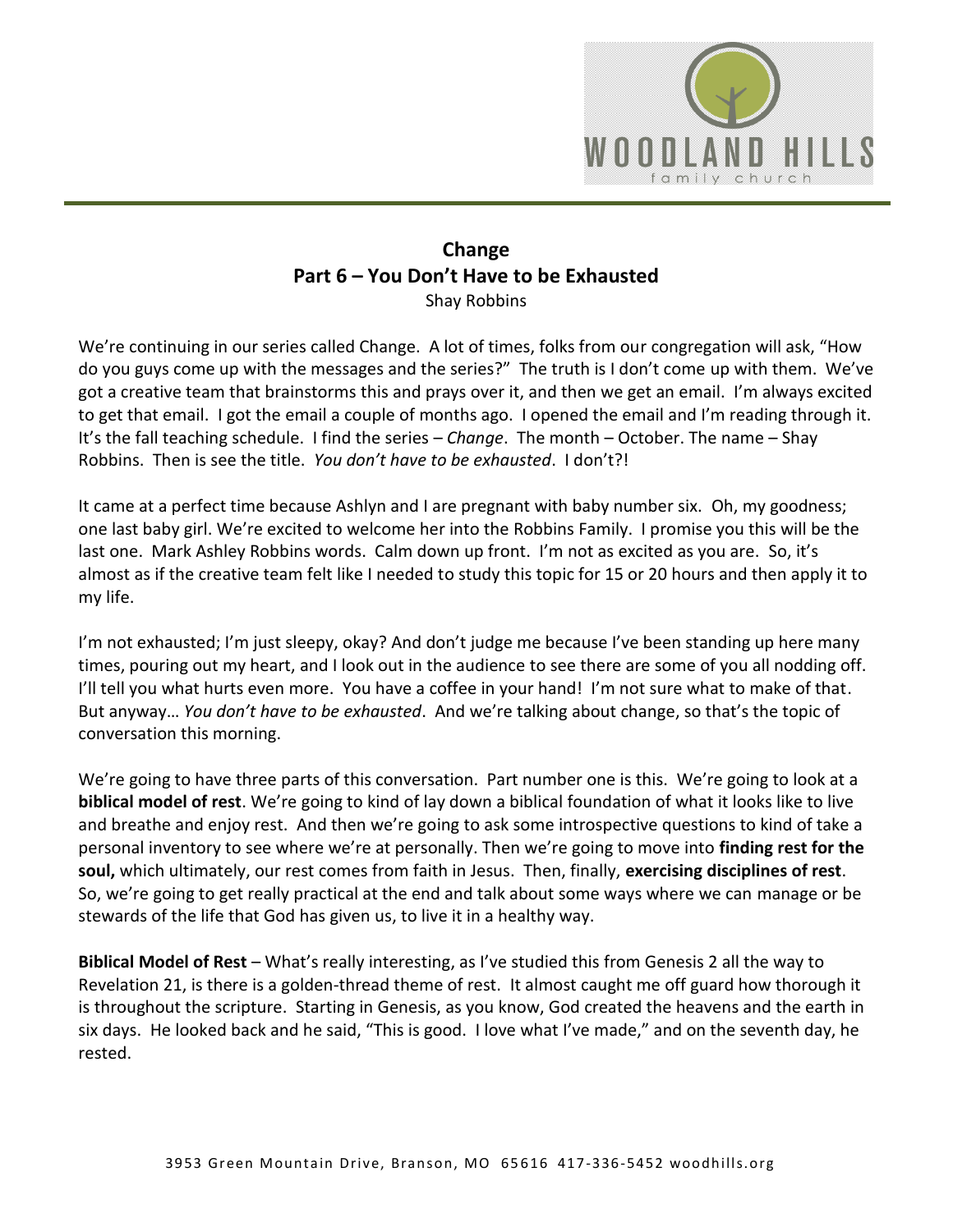Did God need to rest? No. When he created, he just spoke everything into existence. To assume that God needed to take a nap after creation, would be like saying I could clean up the house, having my kids do all the work… Lulu feed the chicken, Belle, run a vacuum, Knox clean up this mess. Whew, that's exhausting; Daddy needs a nap.

That wasn't the case with God. He gave us a model right off the bat. He said, "I've worked hard; I love what I've created. I'm going to sit back and rest and enjoy the work of my hands." Isn't that a fun model for us?

Shortly thereafter, he reinforced this concept through Moses. Moses brought the Law to God's people. He came down off the mountain and he brought the Ten Commandments. The third commandment is to honor the Sabbath day and to keep it holy. The Sabbath day was that seventh day of the week that was set aside for God's people to rest. To think that made number three of the top ten laws of God, just after You'll have no other gods before me and you'll not take my name in vain. He said, "I want you to rest." That's a powerful truth.

Then we go to the New Testament and we look at Jesus' life in the gospels. It's interesting that we see a little snapshot of him in his childhood. Then for about 20 years, he kind of disappears off the scene. Then when he reappears, he's got three years to change the course of human history. It seems like that would be a busy three years, don't you think? Surely it was, but you see time and time again, as Jesus is moving throughout the county side, he is healing people and ministering to people, and the crowds are increasing and the need is increasing. What would Jesus do? He would slip away. In fact, there were some times the disciples didn't even know where he went. The Bible says it was his custom that he would often slip away into the wilderness to a lonely place and he would pray with his Father in heaven. Not only did he to that, but he also modeled it to his disciples. He instructed them to step away and to rest. It's really interesting that you see that in Jesus' life.

Have you ever seen people around you or maybe been this person yourself where people ask you, "How are you doing?" "Oh, I'm just so busy. We've got this going on and little Johnny's doing this, and we've got 4H and the tuba lessons…" You look at that person and you're thinking, *Surely you're not more busy than the guy who raises people from the dead.* But, we can fall into this pattern where we are just so consumed with everything coming at us, and sadly, we're living in a life of just absolute exhaustion.

Jesus actually gives us a really cool story. It's one of the most famous stories in the gospel. He goes to visit some dear friends. It was the home of Mary and Martha and Lazarus. He comes into the home and he sits down. Martha apparently seems like she has been given the gift of hospitality because she was serving away and taking care of all of her guest and working very hard. Well, her sister was sitting at the feet of Jesus, listening to every word that came out of his mouth. Martha is getting annoyed, "My lazy sister sitting at the feet of the feet of Jesus…" Martha is just losing it.

Jesus pulls her aside and says this. It's in Luke 10 - *"Martha, Martha, you are worried and bothered about so many things; [42](https://www.studylight.org/desk/?q=lu%2010:42&t1=en_nas&sr=1) but only a few things are necessary, really only one, for Mary has chosen the good part, which shall not be taken away from her."*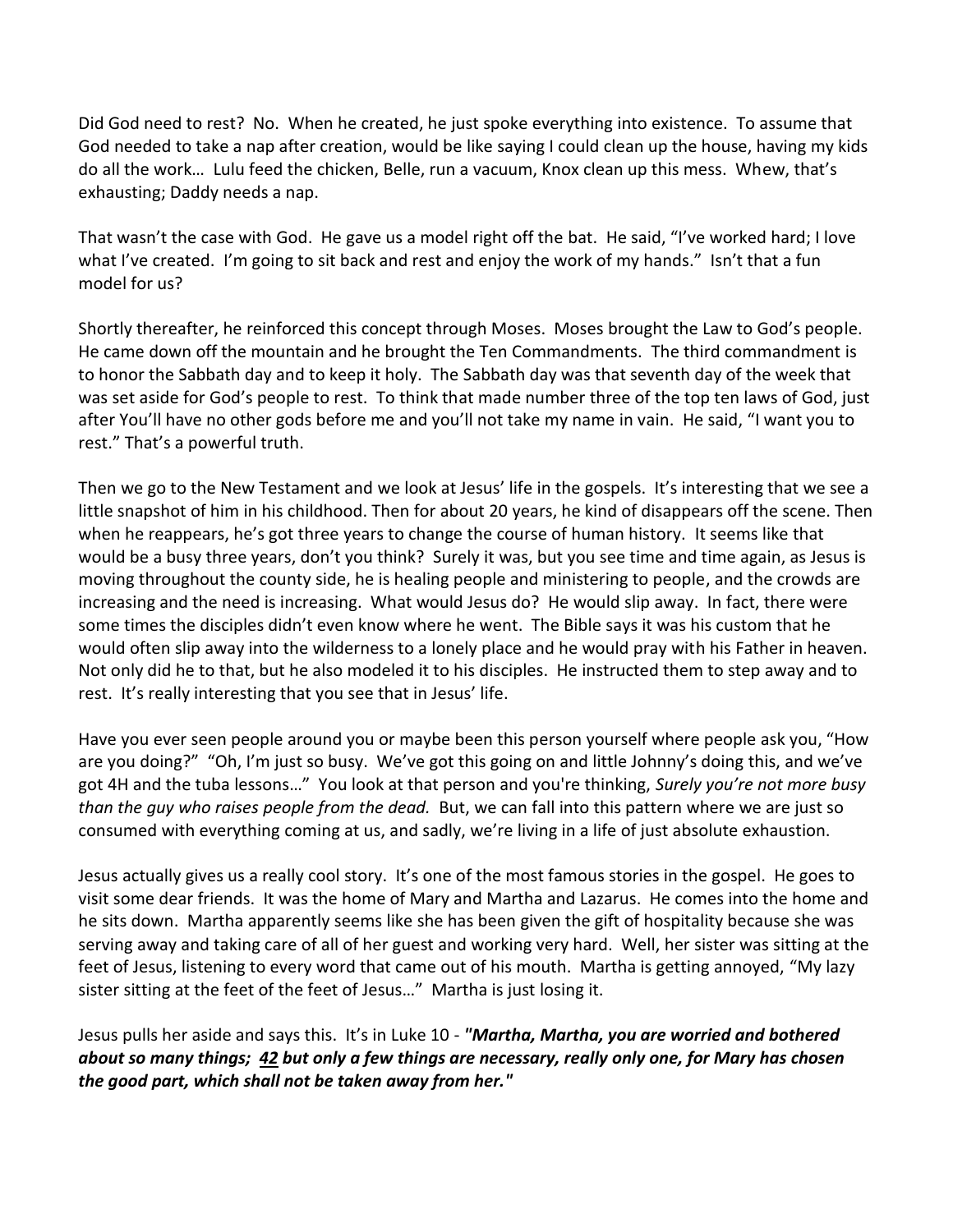I have to tell you… I'm susceptible to this. I love spinning plates. Is anybody like that? Does anybody love to multitask? I love it. I feel like I'm at my best when I've got too much to do. That is often when I find myself worried and bothered and flat out exhausted. It's because I'm living life out in an unhealthy way. We see in Mary's life that she really had the right priority. There are times to work, times to hustle, times to bust it, but there is also a time and a priority to spend time at the feet of Jesus to learn, to walk, to grow, and to rest. God's story of mankind begins and ends with rest.

The author of Hebrews really frees us up. I want to share this truth with you. Hebrews 4 – *[2](https://www.studylight.org/desk/?q=heb%204:2&t1=en_nas&sr=1) For indeed we have had good news preached to us, just as they also…* The background is that he's talking about the good news of Jesus being shared with people, and there are those that receive it and those that, in disobedience, reject it. …*but the word they heard did not profit them, because it was not united by faith in those who heard.* That's a really important piece of the puzzle. It wasn't united with faith.

It goes on to quote an Old Testament passage. *"They shall not enter My rest."* Later in that passage it says, *[9](https://www.studylight.org/desk/?q=heb%204:9&t1=en_nas&sr=1) So there remains a Sabbath rest for the people of God. [10](https://www.studylight.org/desk/?q=heb%204:10&t1=en_nas&sr=1) For the one who has entered His rest has himself also rested from his works, as God did from His.* Now there's kind of a play on words. He's using the Sabbath rest as an example, but he's saying more than that. When you receive Jesus, when you receive the Good News, your soul enters into an eternal resting place.

It is mankind's common error to try and work to earn the favor of God. In fact, a lot of the false religions are just that. Some think they stand before God and heaven and there is a scale that weighs their good works and their bad works. If their good works outweigh their bad works, they get in. If the scale is tipped the other way, it's eternal punishment. That's a work's-based theology. We know that is not true. That's not how we receive the gift that God has handed out to us. In fact, it is just that; it is a gift. When we receive grace, we enter into his rest. If I'm missing anything, you just pipe up and I'll grab hold of it. I like crowd interaction.

We've kind of looked at this biblical foundation of how we enter into rest. Now I want to look at some self-introspection. I want to ask you guys some questions and we're going to just personally filter through them and take a personal inventory to kind of see where we're at.

We enter into rest through faith, so **why are you exhausted**? There are a number of things. This is an exhausted list, but it might be kids, your schedule, work hours, no down time, doing too much, not enough sleep, stress, worried, bothered, annoyed, angry, etc. There are all these things that can mount up to zap us. What is it that is draining your life source?

Also, our sin continues to separate us from God. When we bring sin into the picture and it comes between us and him, there is an abundant life that he offers to us through the Holy Spirit and that life and vitality and energy and passion can be blocked up when there is sin in our life. **Is there a sin in your life that has been zapping your strength?** Can y'all picture that? We've all experienced it before. When there is something up that you know that you've done wrong… It's bottled up and, out of pride, you're hiding it or you don't want to confess it. There is fear connected to being open and honest. And it physically drains your body.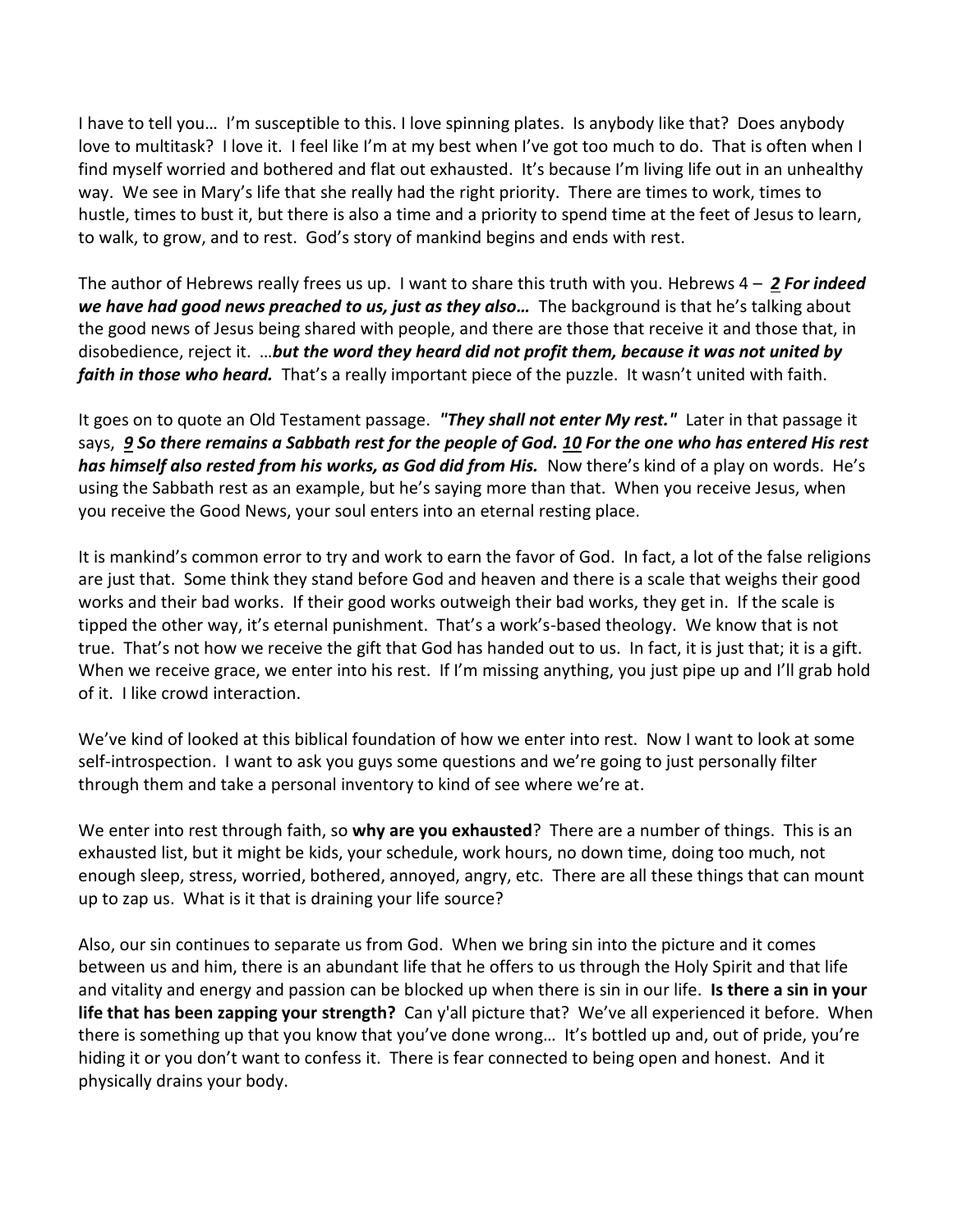I remember I had a breakup with a girl in high school. I was mad and angry and wanting revenge. That consumed my thoughts in my mind and it exhausted me and brought me into this depression where I didn't even want to get out of bed. That's because I had bottled up this poison and I wasn't willing to give it up and allow God to heal me.

Psalm 32 says this. This is David wrestling with sin. *[3](https://www.studylight.org/desk/?q=ps%2032:3&t1=en_nas&sr=1) When I kept silent about my sin, my body wasted away through my groaning all day long. [4](https://www.studylight.org/desk/?q=ps%2032:4&t1=en_nas&sr=1) For day and night Your hand was heavy upon me; my vitality was drained away as with the fever heat of summer.* Sometimes, God uses exhaustion to get our attention. Perhaps there are some things in our lives that we need to confess to get out in the open and receive forgiveness on.

Here are a few more questions to process. **What do you do when you're exhausted? How do you let off steam?** What are some of the coping mechanisms you built into your life as a response to this hunger or this longing? Here are just a few examples. Perhaps it's drinking in excess, getting high, emotionally checking out. This is a big one for guys – working hard all day long, coming home and turning off ESPN and emotionally checking out at the expense of our family. Getting angry, indulging in pornography, eating too much, eating too little, taking God off the throne and putting ourselves on it, trying to control everything around us, spending money recklessly.

Take a personal inventory. What are some areas in your life? Where's the drain or the energy vacuum that is sucking the life out of you? With kind of that thought process… Now that we've laid down our biblical foundation and asked some good questions of ourselves, we're going to look at a two-step process to get healthy.

**Finding Rest for the Soul**. A lot of people will say that there are only two things that last forever: The Word of God and the Souls of Men. There are some passionate recyclers that would add plastics to that. But I like that: The Word of God and the souls of men. Your soul is eternal. So, your flesh and bones are going to die. From dust you came to dust you shall return. But the souls in men and women last forever. Our souls are naturally restless. They're wanting to find their home. Often times, we're just needing something. We just need something more.

I have so much compassion because one of the things that just wrecked my life was just having this insatiable hunger. I couldn't even put my finger on it. I didn't know what it was, but I just knew I wasn't content. Maybe you're running down this list. "I need something to eat," so you fill your stomach with something good and your totally full and yet there's that nagging, that gnawing at the soul.

"Maybe I need some coffee or maybe I need another glass of wine." "I wish I had some more money. I think that would make me feel better. I'm going to go out and make more money." "Maybe more kids would help; I don't know." "I need more ice cream." Or perhaps "We need some investment." "I don't have enough purpose; I need to get me some more purpose." Maybe more notoriety, more friends, more likes, more popularity. Are y'all familiar with that? It's the gnawing of a restless soul.

**The human soul longs for it's home like an orphan longing for his or her parents**. Hoping, praying, dreaming, longing for, hungering after. There's something missing. And yet my restless heart can't find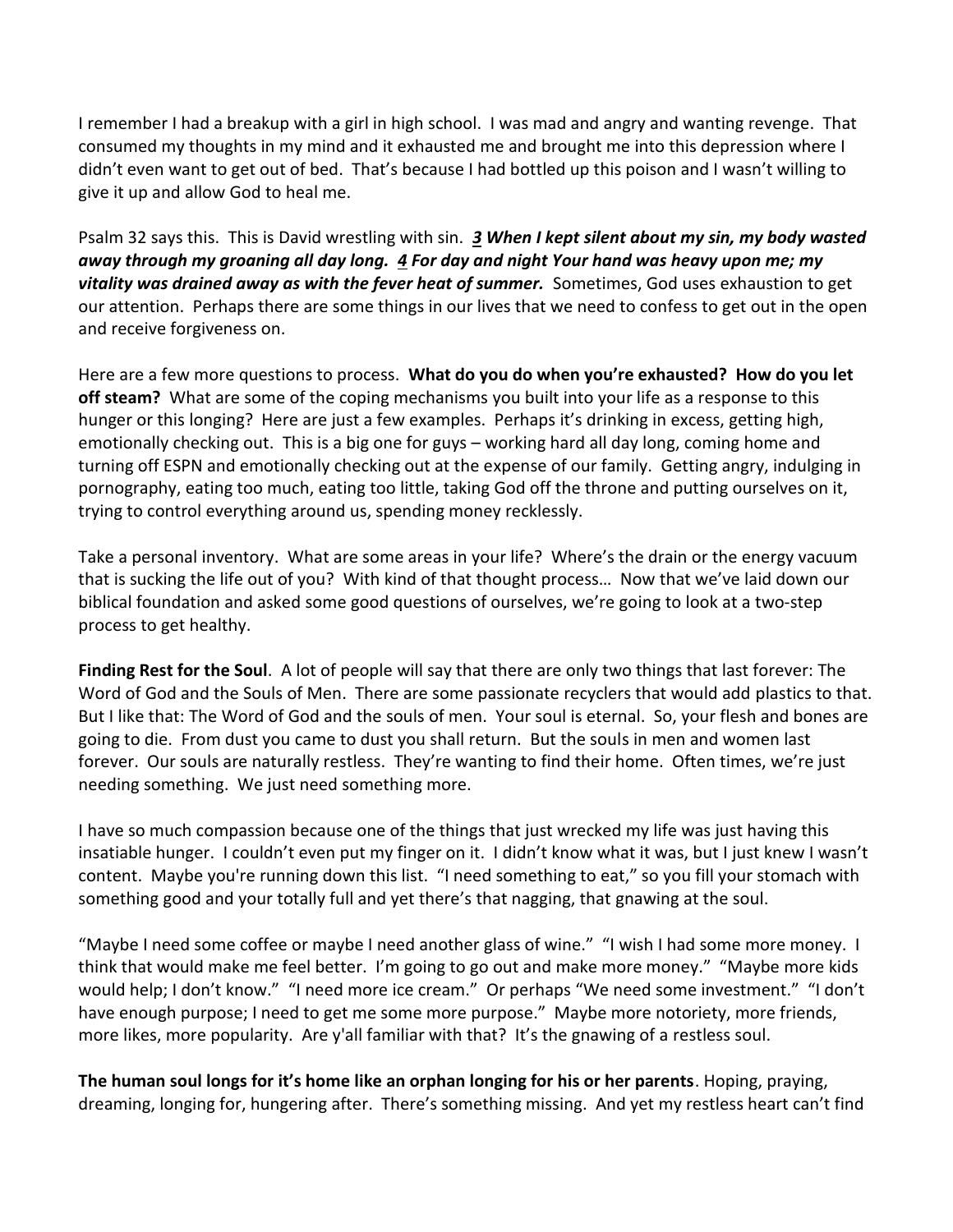it. **The human soul is like a puzzle piece with endless intricacies and complexity**. There's only one place where that puzzle piece of your soul fits correctly. There's only one place that it will land and find it's rest. Jesus shares it in Matthew 11. It's one of the dearest passages to me personally. *[28](https://www.studylight.org/desk/?q=mt%2011:28&t1=en_nas&sr=1) "Come to me, all who are weary and heavy-laden, and I will give you rest. [29](https://www.studylight.org/desk/?q=mt%2011:29&t1=en_nas&sr=1) "Take my yoke upon you and learn from me, for I am gentle and humble in heart, and you will find rest for your souls. [30](https://www.studylight.org/desk/?q=mt%2011:30&t1=en_nas&sr=1) "For my yoke is easy and my burden is light."*

A lot of times, in our humanness – and certainly this is a lie of the devil – we convince ourselves that God is strong willed, disappointed, upset with us, and there's nothing that we could do to fix our relationship with God. When we believe that, there's really no option but to cope. There's really no option but to medicate a broken heart or a restless soul. But it's not true. In fact, this is the only place in scripture that I can find that Jesus' describes his heart. He says, "I am gentle and humble in heart."

Men and women of the church, Jesus' heart is a soft place for your soul to land. If you are worn out and exhausted and you can't figure out what to do, this is where you run. You run to the heart of Jesus. He is gentle and humble in heart. What a blessing.

We'll pick up where we left off in Psalm 32. David was talking about the consequences of hiding sin in his life and the consequences were life-draining. He goes on and finishes his thought. *[5](https://www.studylight.org/desk/?q=ps%2032:5&t1=en_hcs&sr=1) Then I acknowledged my sin to you and did not cover up my iniquity. I said, "I will confess my transgressions to the Lord," and you will forgive the guilt of my sin.* That's the truth of the God that we serve. We serve a God that wants to minister to you in your exhaustion. He wants to bring you up out of it gently, carefully, with love and kindness. He wants you to live a healthy life. All of the guilt and the shame that's piled up that we think we can't bear to bring out, there's a soft landing place.

I'd be willing to bet that most of us have been there. When you've had something that needs to be confessed… Perhaps you've wronged a parent, a dear friend, a spouse, and you know you're wrong even though your head is telling you over and over again all the reason you're right, but you know in your spirit you're wrong. It robs you of peace and rest. It gnaws at your heart and your mind to the point where you finally, in humility, break down and go to that person and confess it and say, "I was wrong. Will you forgive me?" There is beauty in that moment isn't there. There's peace and there's rest available. It doesn't mean that life is going to be simple. It doesn't mean that it's not going to get any harder or there's not going to be a grind involved. But you can live with your soul at rest when you keep a short record of accounts.

Jesus ushers us into soul rest, so how do we live in this rest as we walk through a life of difficulty and distraction? He makes it really simple in Matthew 6: *[33](https://www.studylight.org/desk/?q=mt%206:33&t1=en_niv&sr=1) But seek first his kingdom and his righteousness, and all these things will be added to you.. [34](https://www.studylight.org/desk/?q=mt%206:34&t1=en_niv&sr=1) Therefore do not be anxious about*  **tomorrow, for tomorrow has enough trouble of its own.** This is prioritization. This is Mary sitting at the feet of Jesus. It's taking a timeout and saying "How do I need to reprioritize my life? Right now, there are about a hundred things that are pulling me in every which way." That was Martha. She was worried and bothered, wasn't she? But her sister Mary came right to the feet of Jesus and that's what this passage is all about. Seek first his kingdom and his righteousness and then all these things will be added to you.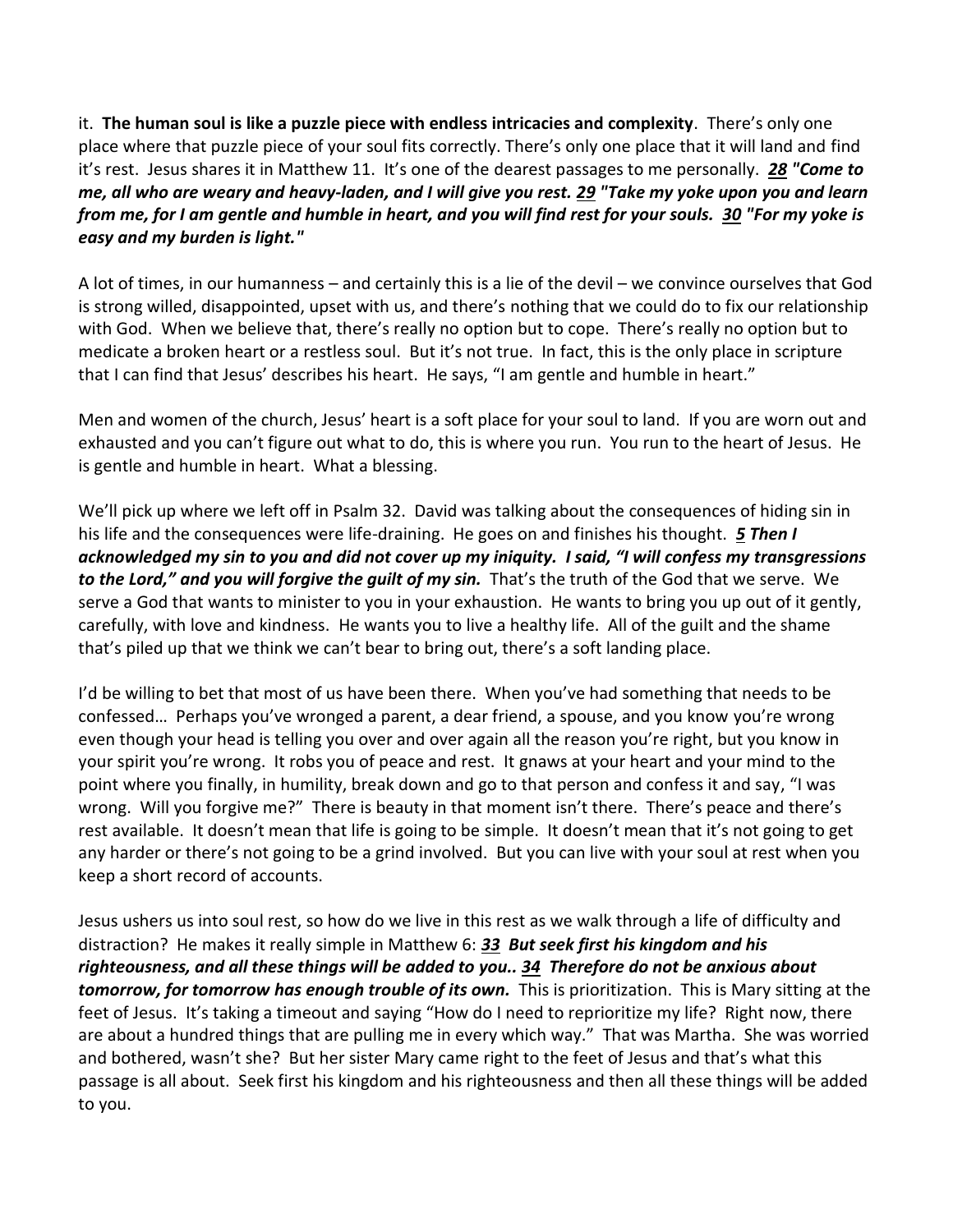This is the way I think about it. We want to work for tomorrow; that's being responsible. You've got bills to pay, you've got responsibilities to people. You work for tomorrow, but you live for today. Today has all kinds of joys and friendships and adventures and awesome interactions and hills to climb. Today has enough. Let your soul be at rest and enjoy today. Keep working for tomorrow; we're not shirking responsibility, but we're going to enjoy the work of our hands. And that starts with today, not tomorrow. It's easy on Monday to be thinking about Friday. Don't miss out on the whole week.

Alright, we're going to move on. We're going to get practical. **Exercising Disciplines of Rest**. Just because you're busy, it doesn't mean you're getting anything done. Have you ever had your tires in the mud? "I just need to move forward because I need to do something." Just because you're busy doesn't mean your getting anything done.

Here are some reasons why we fall into unhealthy patterns of busyness. Here are just a handful of ideas. Keeping up with the Jones, social media… This makes it so hard. You're constantly comparing yourself to other people's lives. But let us be reminded that God didn't set you out to live somebody else's life. He gave you your own life. He's got a plan and purpose specifically for you. Enjoy what he's got in front of you. Stop looking to the left and the right and playing the comparison game; it's exhausting.

There's the fear of falling behind or a fear of losing control. You can be distracted, spending time on things that don't matter that much. Allowing others to be the decision makers. Often times, we give that power of control over to our kids, people in our community, our in-laws, neighbors, whatever it might be. Ultimately, God sits on the throne, but you've been given a life to steward. Don't let other people steward your life for you or you'll find yourself exhausted.

The next one is fear of missing out. The kids call it FOMO. When you try and be a part of everything, you're going to miss out on the deep joys of life. There is a richness to having time. When you have time for relationships or family or to sit on the porch with an ice-cold sweet tea, there's something that is rich there. But when we're running from one thing to the next with the fear of missing out, you can't keep up; it's exhausting.

Playing defense rather than offense, having a lack of priority, surviving rather than thriving. In these cases, I just think about being reactive rather than proactive. When you walk through life as a victim, you take on everyone else's chaos. That's no way to live. You've got to take control of your own life and there are times when you need to push away other people's chaos so that your life can be at peace and be at rest. That's a discipline.

Moving from some of these things that we can identify in our life, here are some things that we can do. Let's get practical. In 1 Timothy 4: 7, Paul instructs Timothy. He says, *…discipline yourself for the purpose of godliness…* I believe that rest is a discipline that we can practice. It requires us to practice and to get better at it. As we do that, we can grow in godliness because ultimately our life is healthier.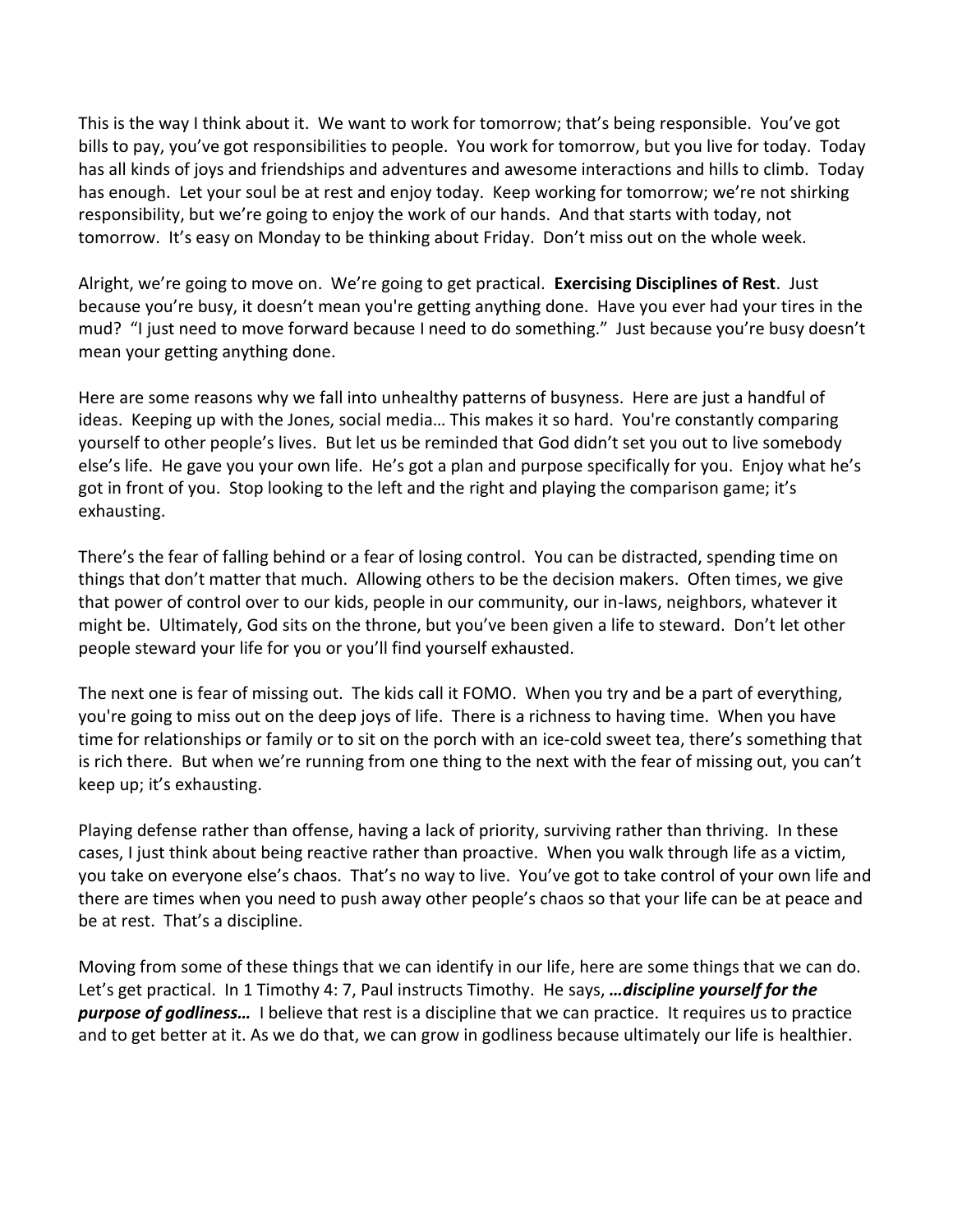Here are a few ideas:

**Schedule out your week on Sunday night**. So, this goes from playing defense to playing offence. On Sunday night, get together, whether it's as a family or single people in their home. We sit down and plan out the week. Here are our priorities, here are the things that are untouchable that we're going to invest in. Perhaps it's dinner. We're going to have dinner as a family five nights a week this week and we will say no to everything that impedes on that because it is a priority in our home. When you sit down at the beginning of the week and you plan out your priorities, it gives you the wisdom in the moment to sometimes do the hard thing which is to turn opportunities down. Sometimes there are really great opportunities. But when you say no to something, you're saying yes to something else. When you plan ahead, it helps you prioritize your life.

**Go to bed at a reasonable time every night**. Last night I exercised this. At 9:00, we put the kids to bed and I was tired, so I just decided to not try to be a hypocrite for the people here, but actually practice this. I went to be at 9:00 and I woke up so energized, and I found out the Hogs lost anyway. Praise God I just slept through it.

**Wake up early enough for your day to start peacefully**. I work with so many college students and most college students wake up, and they're immediately frantic because they are behind the eight ball. I think that is probably the worst way to start your day. The thought is if I hit snooze several times, I'm getting more sleep. But when you wake up and you're frantic, you have a lack of focus, you're anxious right off the bat, and the weight of the day just begins to pile on you right off the bat. I really believe that when you sacrifice enough sleep to get up and start your day in peace, it has a great return.

**Exercise. Eat healthy. Focus on today. Work hard. Sleep well**. Don't be so worried about what you've got tomorrow; there's plenty about today that you can go out and crush it. You can sit back when you get home, rest and enjoy the work of your hands, and put your head on the pillow and sleep well, thinking *I was faithful today*.

**Say no, it's okay**. It's okay to say no, people. One of the things that Ashley and I have practiced in our home... This is a discipline of rest. We've been saying no to kids' activities. To be honest with you, they are great things. The kids would learn teamwork and they'd be active and healthy and running around and frankly, we'd probably enjoy being out there. But just right now, in our home, with all our kids, we need to say no, so we've said no to soccer for now. It won't be forever, but we've said no to it for now because we value this little season in our home of making sure to prioritize our dinners and our time at home at night together and our Saturday mornings. It's just a decision we've made and there are a thousand decisions like it that could make sense for your family.

**Practice solitude**. Really, practicing solitude and getting up earlier are kind of package deal. We see Jesus model that.

As you look at the list, it may be overwhelming. You might be thinking, *Golly, I'm not doing any of those things. How do I even get started?* A lot of times we throw up our hands and just give up because it's too much. I want to encourage you. True rest begins with your soul and after that, just look for the first